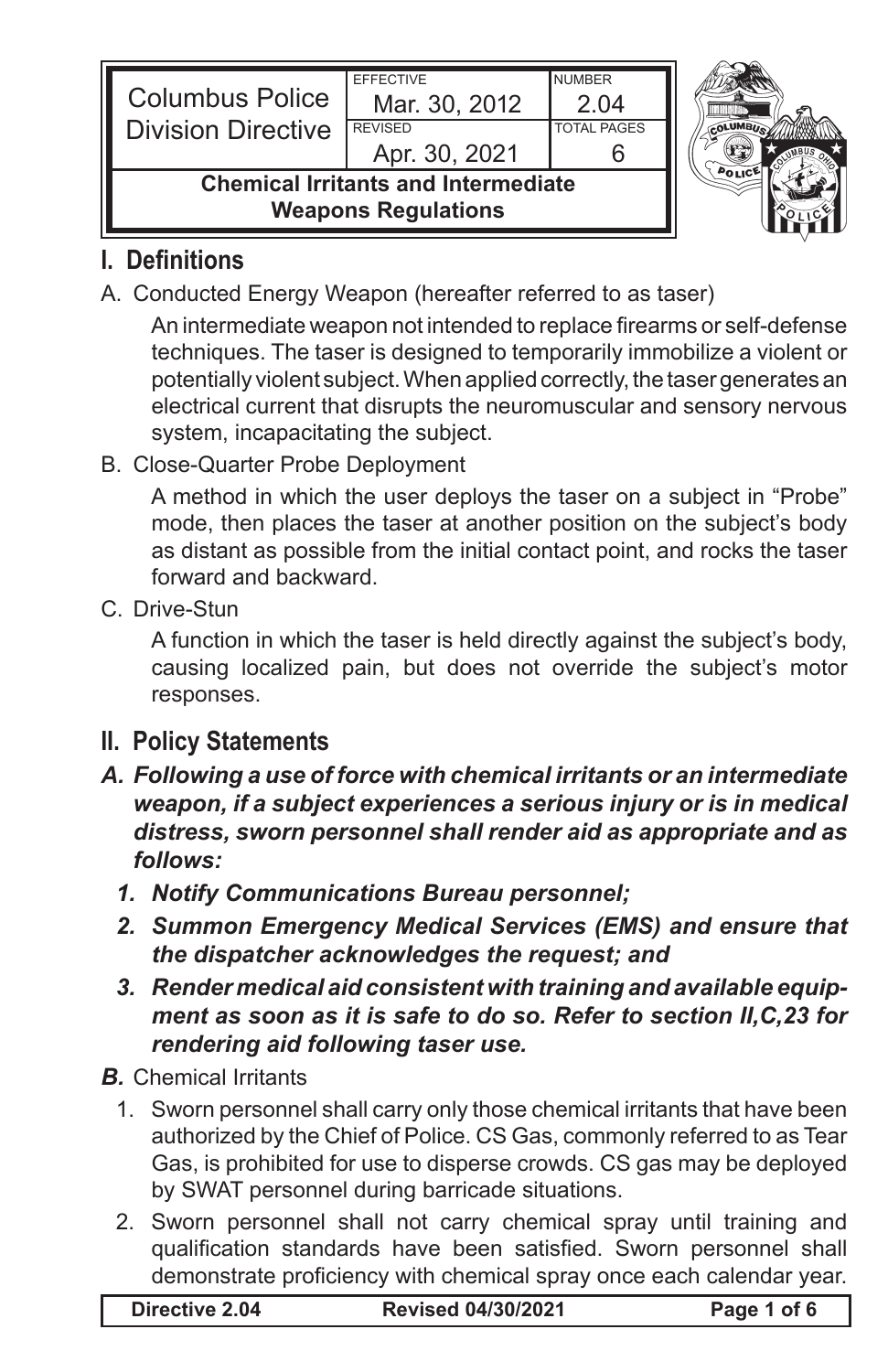- 3. Sworn personnel may use chemical spray to protect themselves or another person from harm, to effect the arrest of or gain control of a physically aggressive/resistive subject, to prevent escape, or to prevent or stop the commission of a criminal offense.
	- a. Sworn personnel should not use chemical spray on handcuffed subjects unless they pose a danger to themselves, officer(s), or the public.
	- b. Supervisors investigating incidents in which chemical spray has been used against a handcuffed person shall comply with the applicable procedures detailed in the Supervisor's Manual and the "Use of Force" directive.
- 4. The use of a chemical irritant deployed by a 37mm or 40mm gas gun or a chemical irritant grenade being thrown or rolled requires the approval of a lieutenant or higher authority.
	- a. A SWAT lieutenant may designate a lower-ranking SWAT officer to give such an order, except in crowd control situations.
	- b. A sergeant acting as a zone lieutenant should not give such approval.
- 5. Sworn personnel shall not use their Division-issued chemical spray to disperse a congregation of individuals unless the congregation is engaging in aggressive or violent actions towards officers or others. Prior to deployment of the chemical spray on or against an aggressive or violent crowd, at least three notifications should be made when possible to the participants in the crowd*,* advising them that they are committing a violation of law and are to disperse and that chemical spray will be used if they fail to comply with the order. Failure to leave a street or to move, by itself, shall not justify the use of chemical spray against a nonaggressive, non-violent crowd.
	- a. The notifications should be made in a manner which the participants in the crowd should reasonably be able to hear and understand.
	- b. The notifications and subsequent deployment of chemical spray in crowd control situations should be audio/video-recorded when possible.
	- c. Sworn personnel may use chemical irritants to clear a congregation of people from a controlled-access highway or to prevent a congregation of people from entering a controlled-access highway.
- 6. Sworn personnel encountering a group of people, some of whom are engaged in unlawful conduct, shall be guided by the "Use of Force" directive when determining whether to use chemical spray. If chemical spray is used, it should be directed at the persons participating in the violent conduct, not at the group in general. The encounter should be audio/video-recorded when possible.
- 7. Sworn personnel deploying a chemical irritant shall make a reasonable effort to decontaminate exposed persons once the situation is under control. Decontamination may include exposure to fresh air, flushing the eyes with fresh water, or seeking medical attention.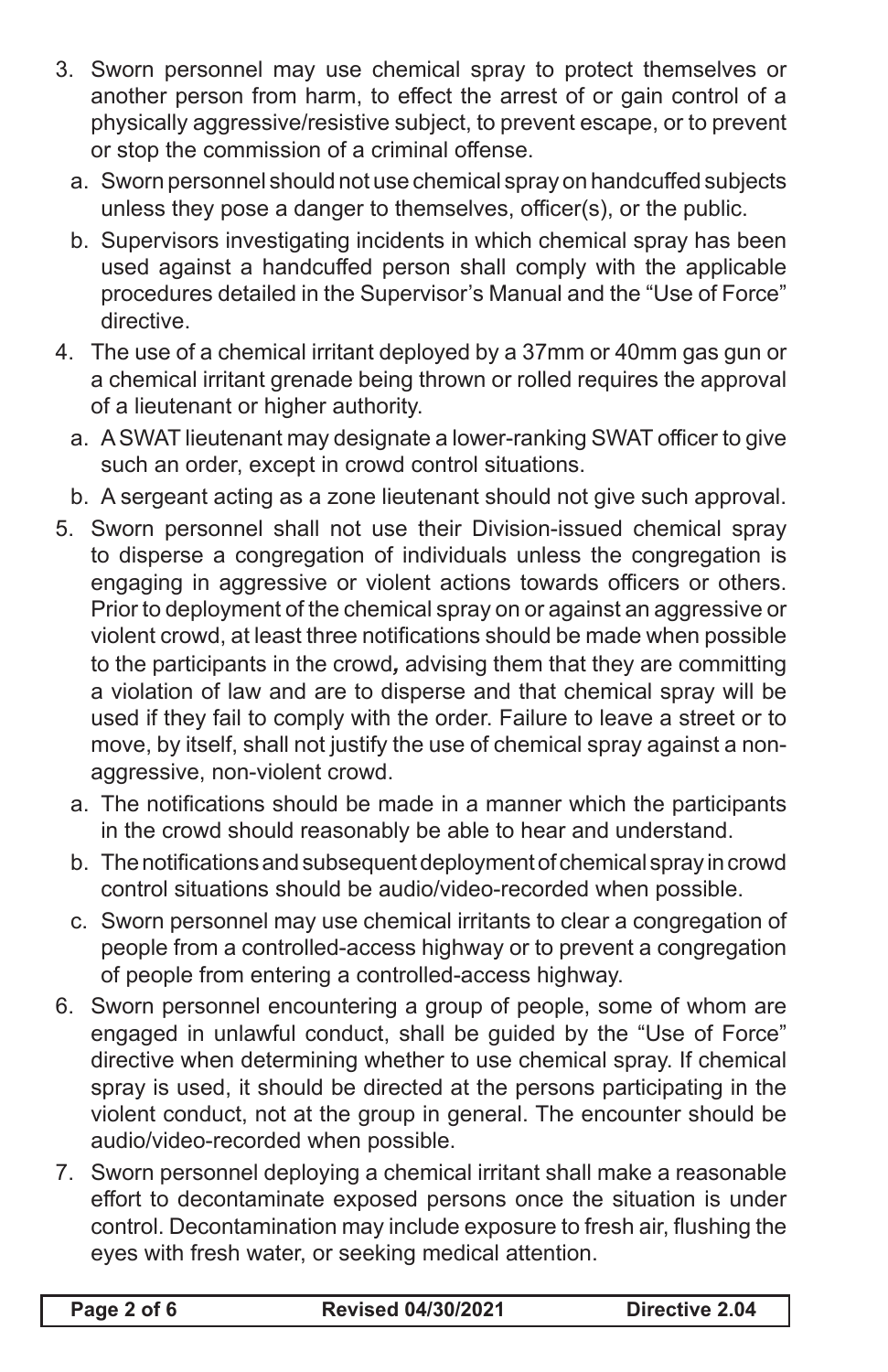- *C.* Intermediate Weapons
	- 1. Sworn personnel shall carry only those intermediate weapons authorized by the Chief of Police. The approved intermediate weapons are:
		- a. A flashlight not to exceed 15 *inches* in length
		- b. The issued tactical baton
		- c. The approved taser
	- 2. Sworn personnel shall not carry an intermediate weapon until training and qualification standards for that weapon have been satisfied. Sworn personnel shall requalify once each calendar year with each intermediate weapon they are authorized to carry.
	- 3. Sworn personnel may use an intermediate weapon to protect themselves or another person from harm, to effect the arrest of or gain control of a physically aggressive/resistive subject, or to prevent or stop the commission of a criminal offense.
	- 4. Sworn personnel should not use an intermediate weapon on handcuffed subjects unless they pose a danger to themselves, officer(s), or the public.
	- 5. Intermediate weapons are not a substitute for deadly force.
	- 6. It is recommended that sworn personnel have an approved intermediate weapon and a restraint device available when in possession of a firearm while off duty.
	- 7. Sworn personnel shall complete a Use of Force Report, form U-10.128, when an intermediate weapon is used on a subject.
	- 8. Sworn personnel shall complete the Personal Advanced Taser Agreement, form J-10.112, and obtain approval from the Defensive Tactics Unit (DTU) prior to carrying a personally owned taser. Personally owned tasers may be carried while working regular duty, special duty, or off duty as an intermediate weapon. Division-owned tasers that are not personally assigned shall only be used for regular duty.
	- 9. Sworn personnel shall not target the head, face, neck, or groin with the taser in probe mode.
	- 10. Sworn personnel should not intentionally target the chest area above the sternum when deploying the taser in probe mode when possible.
	- 11. Sworn personnel may target the neck or groin with the taser in drive-stun mode.
	- 12. Sworn personnel should consider training and the following when determining whether to use the taser:
		- a. Subject's age
		- b. Subject's weight
		- c. Subject's obvious physical disabilities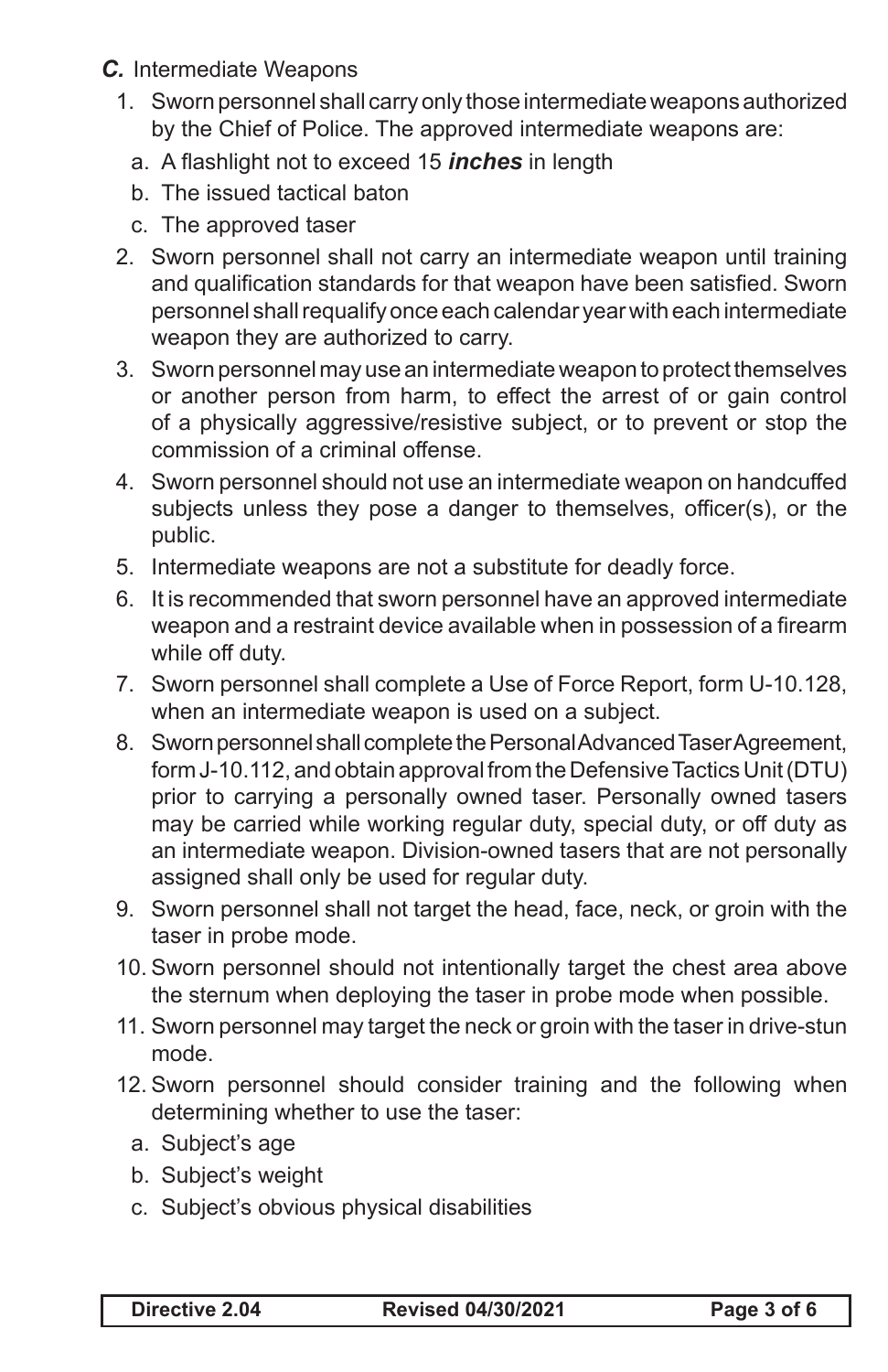- d. Subjects who are in a position where a fall may cause substantial injury or death
- e. Whether the subject is exhibiting signs or symptoms of mental illness
- 13. Sworn personnel should not use the taser in drive-stun mode for pain compliance if it is likely to be ineffective due to intoxication or *to* signs or symptoms of mental illness.
- 14. Sworn personnel should not use the taser on small children, infirm or elderly individuals, obviously pregnant females, or subjects who are in control of a motor vehicle.
- 15. Sworn personnel shall not deploy the taser on subjects known to have come in contact with flammables or in environments where flammables are obviously present.
- 16. Sworn personnel shall not use the taser on a fleeing subject who committed a minor misdemeanor as a primary offense, unless the subject is posing an articulable threat to the officer or to another citizen.
- Note: Failure to Comply and/or Obstructing Official Business violations arising solely from the act of fleeing from a minor misdemeanor are not justification for using the taser.
- 17. Sworn personnel shall properly store the taser when it is not in use. Once the taser is issued, sworn personnel shall not leave the taser unattended.
- 18. Sworn personnel shall not change or modify the taser.
- 19. Sworn personnel shall contact a DTU supervisor for replacement of any taser that is not safe or functioning properly. Only a DTU supervisor shall repair the taser or accessories.
- 20. Sworn personnel shall not remove the Digital Power Magazine (DPM) from the taser unit. Once the DPM read-out reaches 20% or less, personnel should have the DPM replaced. The DPM shall only be replaced by a DTU supervisor.
- 21. Taser unintentional discharges
	- a. Sworn personnel shall notify an on-duty supervisor and record the incident on the Taser Log Sheet, form S-70.113.
		- (1) If a subject is struck, sworn personnel shall complete a Use of Force Report and follow the applicable procedures outlined in the "Use of Force" directive.
		- (2) If no subject is struck, sworn personnel shall ensure that the probes and cartridges are destroyed.
		- (3) The supervisor shall conduct an administrative investigation when an incident occurs at a location other than a police facility or at a police facility when a suspect or arrestee is present.
- 22. Taser deployment
	- a. Sworn personnel choosing to deploy a taser shall confirm that the weapon selected is a taser and not a firearm.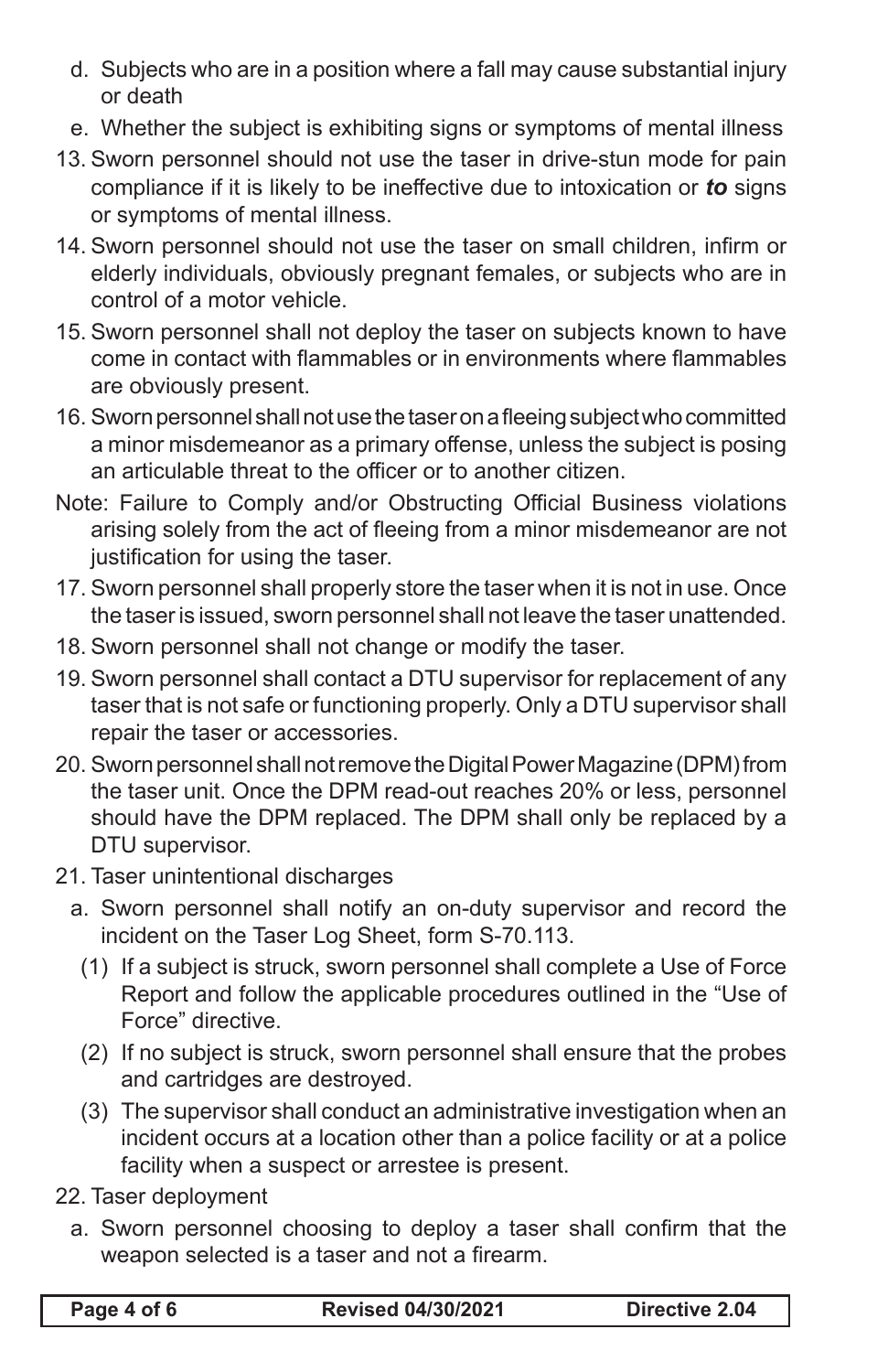- b. Only cartridges marked "25 FEET" or "XP" shall be used in the taser.
- c. When feasible, sworn personnel should communicate to the subject that the taser is going to be deployed to attempt to gain compliance. This can be communicated to the subject by removing the air cartridge, displaying the laser on the subject, and "sparking" the taser unit.
- Note: When the taser is *displayed or* "sparked" for compliance, sworn personnel shall *document these actions as outlined in the "Use of Force" directive*.
- d. If possible, personnel should give the loud verbal command "Taser! Taser! Taser!" prior to firing the taser.
- e. Sworn personnel may use the taser in the drive-stun mode to gain control of suspects displaying active resistance. The drive-stun mode shall not be used with a live air cartridge in place.
- f. Sworn personnel should attempt to control and handcuff the subject under power during the window of opportunity the taser cycle provides.
- g. Sworn personnel should consider moving on to another force option if unable to control and handcuff under power.
- 23. Taser post-use
	- a. *Sworn personnel shall summon EMS to respond to the scene as soon as it is safe to do so.* Any subject upon whom the taser is used, in either probe or drive-stun mode, shall be examined by EMS personnel and shall remain under observation by sworn personnel until slated or released.
		- *(1) Sworn personnel shall advise EMS personnel as soon as possible if medical distress becomes evident.*
		- *(2) Sworn personnel shall request EMS personnel to remove any probes that have penetrated the skin or to care for wounds caused by probes that penetrated but fell out. Sworn personnel shall not remove the probes.*
		- *(3)* If the subject is transported to a medical facility, sworn personnel shall ride in the medic unit and remain with the subject until further medical attention has been offered.
	- *b.* Sworn personnel shall provide the subject with the Taser Aftercare*,* form S-70.112.
	- *c.* Sworn personnel shall treat the taser cartridge, wires, and probes as evidence and shall secure and submit them to the Property Control Unit for two years. This does not apply to unintentional discharges when no subject is struck or when used against an animal. Probes that have penetrated the skin should be treated as a biohazard and proper universal health precautions should be taken when handling and packaging them.